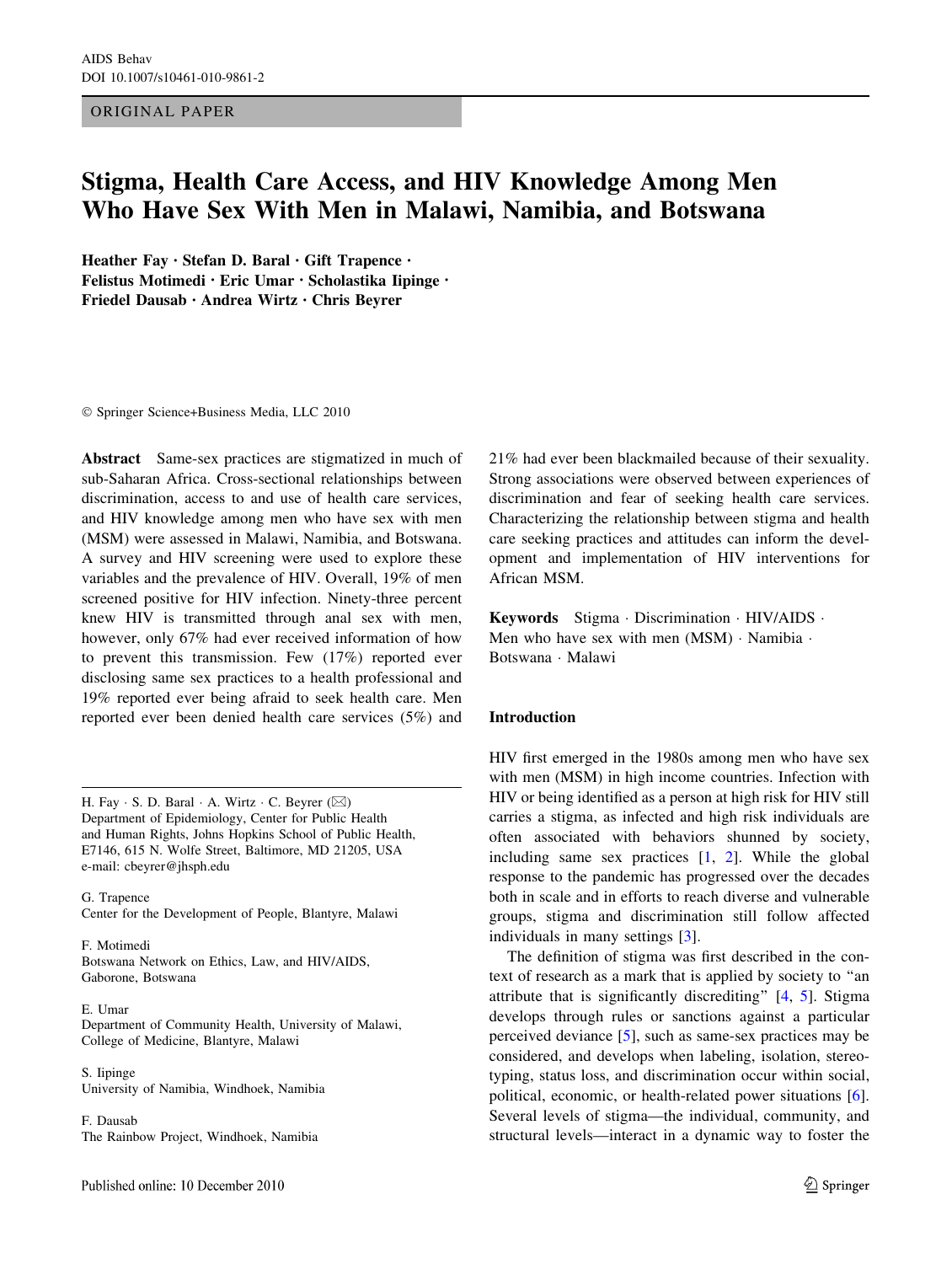development of stigma and discrimination [[6\]](#page-8-0). Stigma can exist in several forms, and much research focuses on the perceived, experienced, anticipated, and internalized stigma that exists associated with HIV/AIDS and for those who are vulnerable to HIV.

Perceived and internalized stigma refers to the perceptions of the individual. In the case of MSM, perceived stigma reflects how a man thinks others will respond if they knew about the individual's same-sex orientation. Internalized stigma, or for gay men and other MSM internalized homophobia, refers to how an individual feels about his sexuality and can include feelings of shame and fear, which often relate to experienced stigma [\[7](#page-8-0)]. Experienced stigma is the actual experience or occurrence of discrimination, such as denial of health care services or the criminalization of same-sex practices. Experienced stigma is a construct closely related to human rights abrogation. These forms of stigma play a role in the lives of MSM and within the context of the HIV epidemic.

In sub-Saharan Africa, same-sex practices are highly stigmatized and in many countries, criminalized. While the HIV epidemic has mainly been driven by heterosexual and vertical transmission in Africa, data on the disproportionate burden of HIV among MSM continues to emerge [\[8](#page-8-0)[–12](#page-9-0)]. A 2007 report by the International Gay and Lesbian Human Rights Commission called for specific attention to the issue of the effects of discrimination on the HIV epidemic among gay and lesbian persons in Africa. By describing the dearth of HIV prevention and treatment services accessible to sexual minorities in Africa—despite evidence of increased vulnerability—and the denial of basic human rights, the report suggested that HIV/AIDS stakeholders risked ''jeopardizing the overall efforts to combat the AIDS epidemic'' [\[12](#page-9-0)]. In Zambia, a survey among MSM found that 33% of the participants self-reported infection with HIV, compared to a national adult HIV prevalence of 15.2% [[8,](#page-8-0) [9](#page-8-0)]. In Kenya, men who reported only having sex with other men had an HIV prevalence of 43% [[10\]](#page-9-0). In Senegal, where the national HIV prevalence is an estimated 1%, 22% of MSM surveyed were HIV-positive [\[11](#page-9-0)].

The countries in this study, Botswana, Malawi, and Namibia, all have generalized HIV epidemics, but data on the proportion of cases among MSM is unknown. As of 2007, an estimated 200,000 people were living with HIV in Namibia, 300,000 in Botswana, and 930,000 in Malawi [\[8](#page-8-0)]. Same-sex practices are criminalized in all three countries, and currently no government funding is allocated to prevention programs for MSM in any of them [\[8](#page-8-0)].

HIV among MSM in these settings may go undetected as men avoid situations in which their sexuality and/or HIV infection status may be disclosed due to perceptions of discrimination or stigma that may result from such disclosures. Among participants enrolled in an exploratory study among MSM in Malawi, 30% reported fear of discrimination and stigma if they were to disclose their sexuality to others, despite that the majority of participants felt comfortable with their sexual orientation [[13\]](#page-9-0), and Baral and colleagues reported that only 9% had ever disclosed to a health care worker [\[8](#page-8-0)]. As a result of such anticipated stigma, men who engage in same sex behavior may therefore be too fearful to seek medical care or information on HIV and prevention measures [[14\]](#page-9-0). In South Africa, where discrimination on the basis of sexual orientation is constitutionally prohibited, non-gay identified MSM avoided disclosing sexual practices to healthcare workers after witnessing and/or learning of verbal abuse experienced by gay men in STI clinics. Moreover, gay identified MSM avoided seeking sexual health services, often at the expense of their health, or sought non-stigmatizing services [[15](#page-9-0)].

Access to and utilization of HIV prevention and care by MSM is often influenced by layered stigma, associated with stigma related to both sexuality and HIV diagnosis. In South Africa and Kenya, MSM reported that perceived stigmatization due to HIV-positive status and/or their sexuality presented a barrier to seeking health care services [\[15](#page-9-0), [16](#page-9-0)]. Poor access to care can lead to an underutilization of services, such as HIV voluntary counseling and testing, and ultimately to low self-awareness of HIV serostatus [[1,](#page-8-0) [17](#page-9-0)]. A recent HIV vaccine preparedness trial in Kenya reported a baseline HIV prevalence of 25% among MSM, all of whom were previously unaware of their HIV-positive status [\[17](#page-9-0)]. Comparing perceived and experienced stigma levels between HIV-positive MSM and HIV-positive men who have sex with women in Cape Town, South Africa, Cloete and colleagues found that while MSM and men who have sex with women had similar levels of internalized AIDS stigma, HIV-positive MSM experienced higher levels of discrimination compared to the men who have sex with women, suggesting the multi-faceted stigma experienced by men with same-sex behaviors and HIV-positive status [\[18](#page-9-0)].

Perceived and experienced stigma not only impact access to health care services, but also limit the information MSM receive on HIV transmission and prevention to that which is specific to heterosexuals. In previous studies conducted in sub-Saharan Africa, many MSM have reported incorrect information about HIV transmission. In Sudan, 55% of MSM thought prevention methods for sex with a woman did not apply to anal sex, and in Zambia, 73% of MSM thought anal sex was safer than vaginal sex [\[19](#page-9-0), [20](#page-9-0)]. Exposure to MSM specific HIV prevention messaging was low (18%) among participants enrolled in the exploratory study among MSM in Malawi, and less than 60% of the participants had ever obtained VCT [\[13](#page-9-0)]. Correct knowledge of HIV transmission and prevention is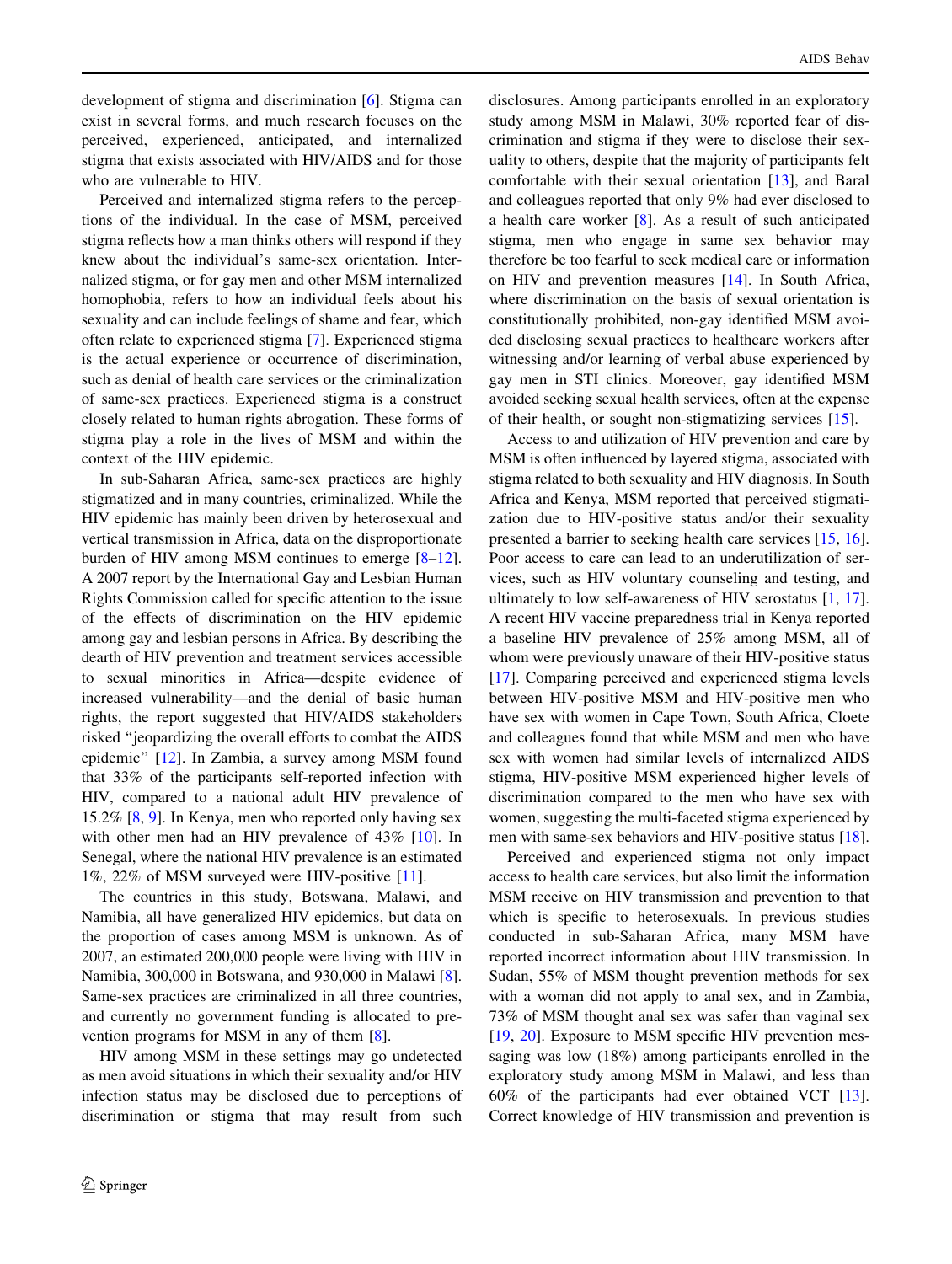an area of concern for this hidden population, and perceived stigma may play a role in impeding their access to information and services.

From a clinical standpoint, perceived stigma may impact how one responds to infection. Concealing one's sexuality places greater stress on an individual and has been associated with lower CD4 T-cell count and overall poorer health among HIV-positive MSM [\[21](#page-9-0), [22\]](#page-9-0). Disclosing both sexual orientation and HIV-positive status have independently shown an increase in CD4 cell counts, linking psychological distress to immune functioning [\[22](#page-9-0)].

Given the lack of data on the prevalence of HIV among MSM, concurrent with criminalization of same-sex practices among men and reports of stigma and discrimination targeted to homosexual men and women as well as healthcare workers providing services to MSM in Africa, we sought to understand the experiences and perceptions of stigma among MSM in Namibia, Malawi, and Botswana. This paper explores the relationships between perceived and experienced stigma and healthcare seeking behavior, access to HIV prevention and treatment services, as well as exposure to HIV prevention education. Characterizing and understanding these associations can help provide evidence to focus future areas of research and targets for prevention measures and advocate for policy change where necessary.

### Methods

#### Study Design and Population

The methods used in this study have been reported elsewhere [\[8](#page-8-0)]. Briefly, the study was conducted in Blantyre and Lilongwe, Malawi; Windhoek, Namibia; and Gaborone, Botswana; all capitals (Blantyre being considered the financial capital and Lilongwe the political capital of Malawi) with known MSM populations and communitybased organizations (CBOs) operating to provide services for MSM. Researchers partnered with local CBOs with previous experience working with MSM. CBO staff members were trained in human subjects research training that included obtaining informed consent and confidentiality, as well as recruitment and interviewing methods. Technical support was provided to the CBOs by research staff and other local organizations with expertise in HIV services. Participating CBOs included: the University of Namibia HIV/ AIDS Unit, The Rainbow Project (Namibia), the Malawi College of Medicine, the Center for Development of People (Malawi), and the Botswana Network on Ethics, Law, and HIV/AIDS.

Due to the hidden nature of the MSM populations in these cities, recruitment was conducted using snowball sampling to prevent unintentional disclosure of sexuality.

In Malawi, 20 seeds were identified who in turn recruited either 9 or 10 participants each, for a total sample size of 202 men. In Namibia, a total of 218 participants were recruited through 20 seeds and 10 seeds recruited 117 men in Botswana. Eligibility criteria required that participants be 18 years of age or older and report a history of ever having anal intercourse with a man. Men were included regardless of their sexual orientation, frequency of sexual contacts, HIV testing history, or HIV serostatus. The study was anonymous and confidential. No personal identifiers were recorded and no written communication (including the use of verbal consent scripts) was used in order to minimize the risk of disclosing the men's sexuality or of a participant's involvement in the study.

#### Data Collection

A survey of 45 multiple-choice questions was administered to study participants in local languages by trained research staff. The survey was first piloted, and reviewed and adapted by the CBOs. Each survey lasted approximately 25 min and participants were reimbursed for the travel costs and time. The survey included topics such as demographics, sexuality, HIV knowledge, perceived and experienced stigma, access to health care, experienced discrimination, and human rights. To further ensure confidentiality, participants were required to enter and exit the study facility through separate entrances. Non-traceable alphanumeric codes were used to link HIV screening results to the surveys, to ensure HIV screening results could not be traced back to the individuals by the staff conducting the tests.

Knowledge of HIV transmission and prevention was measured through three ''yes or no'' questions; if HIV could be transmitted through sex with a man, sex with a woman, and injection drug use. Exposure to HIV prevention education was assessed by asking whether anyone had provided the participant with information on how to prevent getting HIV from a woman or a man.

Access to healthcare was assessed by the question of whether the participant had ''ever been denied health care services on the basis of your sexuality.'' Health care seeking behavior was measured with a question, ''have you ever been afraid to seek healthcare services.'' Utilization of services was measured through five questions related to testing and treatment for STI, and testing, diagnosis, and treatment for HIV. Disclosure of sexual behavior was assessed when participants were also asked if they have ''told any personnel at a hospital or clinic that you have sex with other men.''

Experienced stigma on the basis of sexuality was measured by responses to two situations representing potential types of discrimination that may occur for MSM; whether the participant had ''ever been denied health care services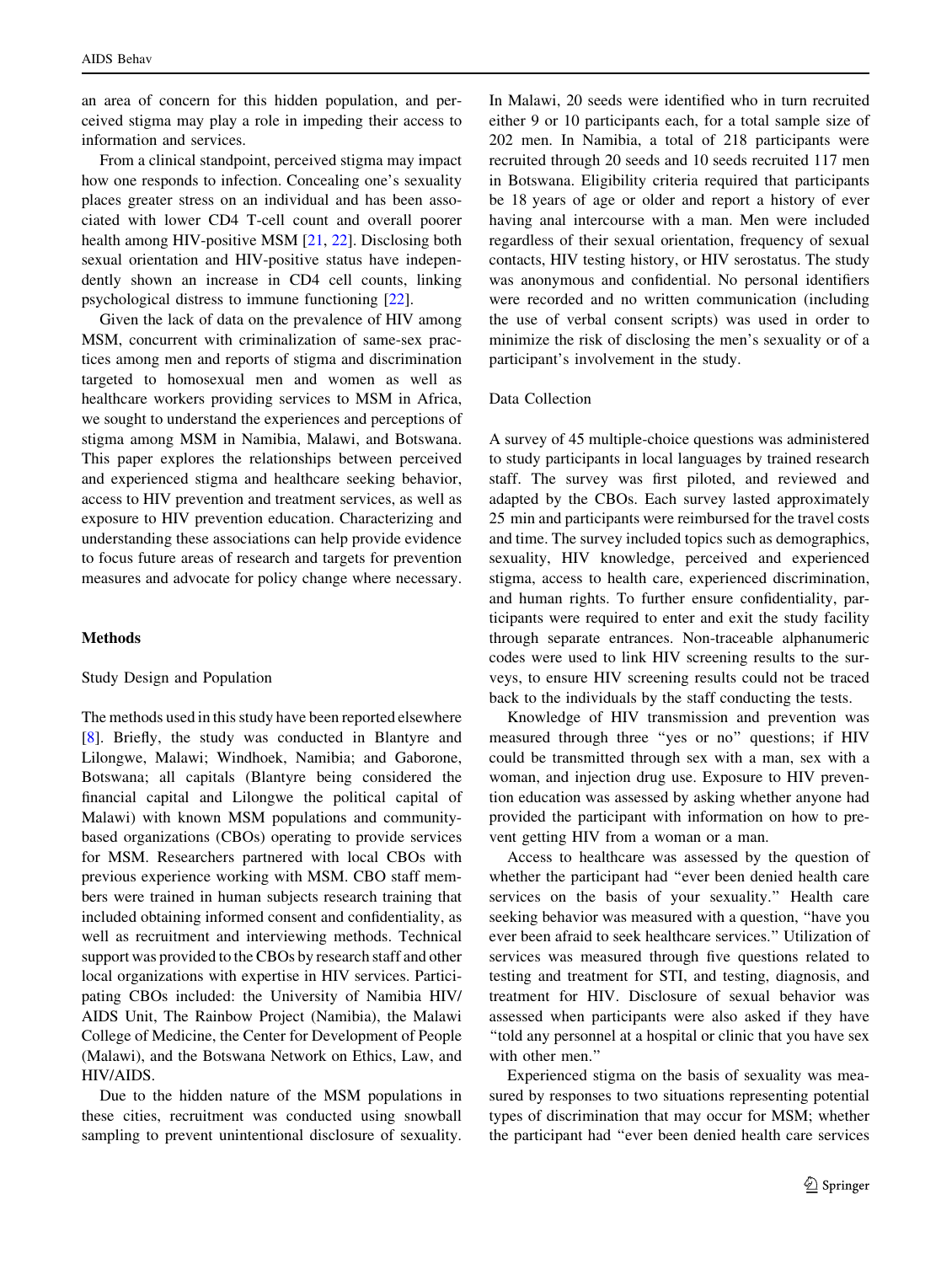on the basis of your sexuality'' and ''ever been blackmailed because of your sexuality.'' The survey also included seven other questions related to human rights, but these did not assess any potential relationship to sexuality.

HIV screening for participants was done using an oral fluid test, Orasure Oraquick HIV–1/2 Kit. This screening tool has a sensitivity of 99.1% and specificity of 99.6% with oral fluid compared with blood [\[23](#page-9-0)]. The screening took place in a separate room from the interview, and was conducted by research staff members who did not administer the survey so as to maintain participant confidentiality and prevent disclosure of HIV status. The results from this screening test were used solely for the purpose of this study and results were not disclosed to the participant. Participants were informed up front, during the consent process that the HIV screening tests were for research purposes only, to understand the prevalence of HIV in the MSM community and were not to diagnose individuals. Counseling for the need and value of HIV testing was provided to all participants and information was provided for local diagnostic testing centers where appropriate confirmatory testing could be completed.

#### Data Analysis

Exploratory analysis of HIV screening results and the social and behavioral variables was conducted using STATA version 10 [[24\]](#page-9-0). Logistic regression and  $\chi^2$  tests of independence were used to assess the bivariate associations between the exposures of interest: HIV knowledge,

exposure to HIV prevention messages, and health seeking behavior and utilization, and the primary outcomes of interest: experienced discrimination events. Since several variables for individual countries were perfectly predicted in the univariate analysis, we added values of one for analytic purposes [\[25](#page-9-0)]. Odds ratios and 95% confidence intervals are reported. Statistical significance was defined as a  $P < 0.05$ .

#### Ethical Approval

The study was approved by the Johns Hopkins Bloomberg School of Public Health Institutional Review Board, as well as the University of Namibia Institutional Review Board, the Malawi College of Medicine, and the Ministry of Health in Botswana.

#### Results

#### Population Characteristics

A total 537 men were recruited into this study: 202 from Malawi, 218 from Namibia, and 117 from Botswana. Select general population characteristics are presented by country in Table 1, and MSM in these three countries were similar with respect to age, education, and employment. Overall, 54% were between 17 and 24 years of age, 40% between 25 and 34 years of age and only 6% above the age of 35. Almost all the men received a secondary education or higher (92%) and less than half the men were currently

Table 1 General population characteristics of MSM participants in Malawi, Botswana and Namibia

| Variable                         | Malawi              |                  | <b>Botswana</b>   |                | Namibia          |                | Pooled           |                  |
|----------------------------------|---------------------|------------------|-------------------|----------------|------------------|----------------|------------------|------------------|
| Mean age 95% CI                  | $25.7(20.4 - 31.0)$ |                  | $24.6(19.8-29.3)$ |                | 24.4 (18.9–29.9) |                | 24.9 (19.6-30.2) |                  |
|                                  | $\%$                | $\boldsymbol{N}$ | $\%$              | $\overline{N}$ | $\%$             | $\overline{N}$ | $\%$             | $\boldsymbol{N}$ |
| Education                        |                     |                  |                   |                |                  |                |                  |                  |
| Primary or less                  | 8.0                 | 16               | 1.7               | 2              | 9.6              | 21             | 8.8              | 39               |
| Secondary or more                | 92.0                | 185              | 98.3              | 115            | 90.4             | 197            | 91.8             | 497              |
| Currently employed               | 51.24               | 51.2             | 103               | 49.1           | 57               | 41.9           | 91               | 47.0             |
| Self-reported sexual orientation |                     |                  |                   |                |                  |                |                  |                  |
| Heterosexual                     | 6.5                 | 13               | 3.4               | $\overline{4}$ | 19.4             | 42             | 11.1             | 59               |
| Homosexual                       | 40.5                | 81               | 66.7              | 78             | 48.6             | 105            | 49.5             | 264              |
| <b>Bisexual</b>                  | 53.0                | 106              | 29.1              | 34             | 29.2             | 63             | 38.1             | 203              |
| Transgender                      | 0.0                 | $\mathbf{0}$     | 0.9               | $\mathbf{1}$   | 2.8              | 6              | 1.3              | 7                |
| Disclosed MSM status to          |                     |                  |                   |                |                  |                |                  |                  |
| Immediate family                 | 6.0                 | 12               | 32.8              | 38             | 36.2             | 79             | 24.2             | 129              |
| Extended family                  | 13.9                | 28               | 52.6              | 61             | 34.9             | 76             | 30.8             | 165              |
| Health professional              | 9.0                 | 18               | 24.1              | 28             | 21.6             | 47             | 17.4             | 93               |
| HIV prevalence                   | 21.4                | 21.4             | 43                | 19.7           | 27               | 12.4           | 27               | 17.4             |
| 95% CI                           | $(16.3 - 27.6)$     |                  | $(13.5 - 17.4)$   |                | (8.7–17.4)       |                | $(4.4 - 20.8)$   |                  |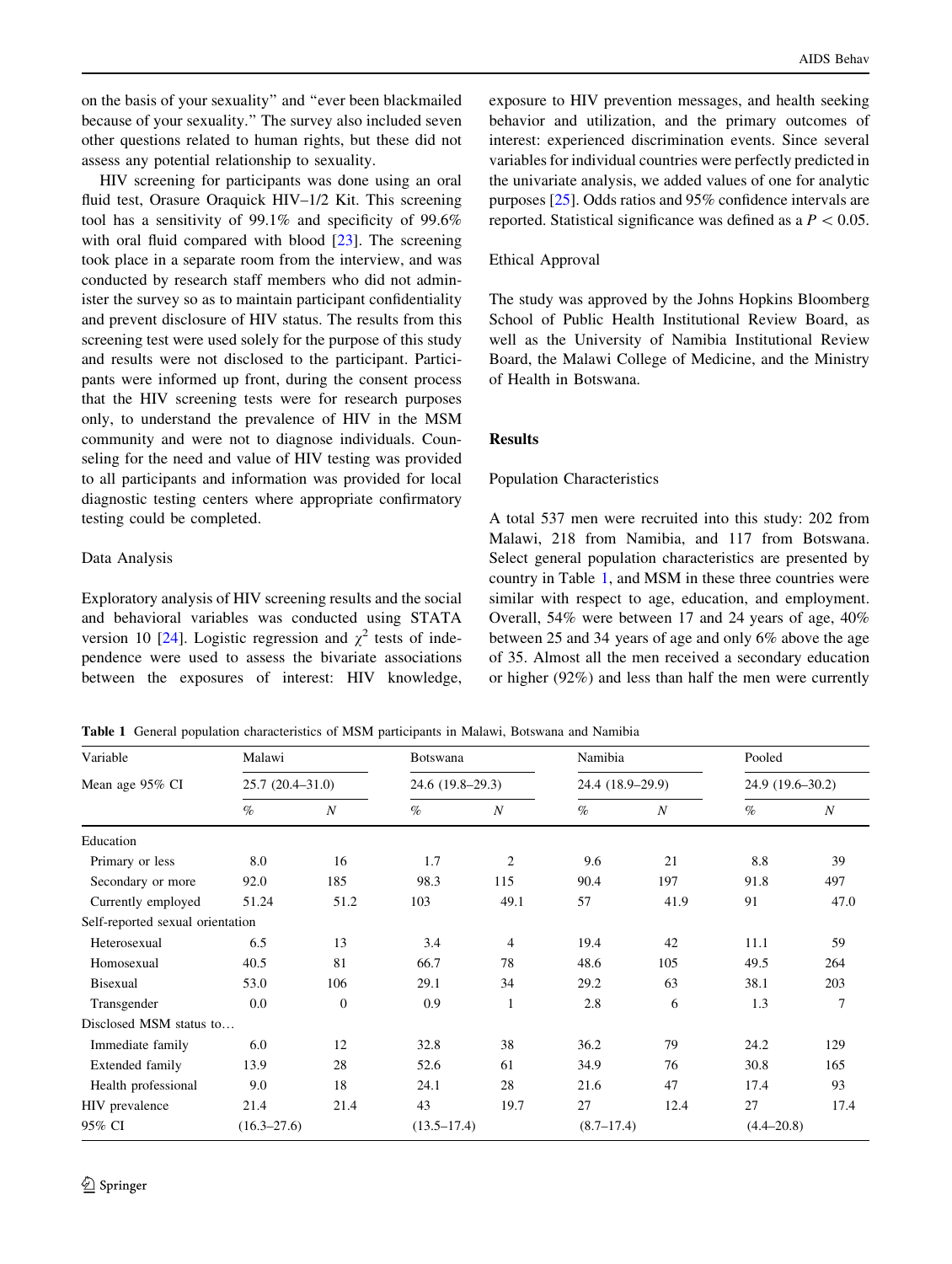employed (47%). Less than half of the men reported disclosure that they had ever had sex with a man to family members (38%) and even fewer reported disclosing this to a health professional (17%). Of the men who were screened for HIV in this study, an overall HIV prevalence of 19% was observed. Other demographic and behavioral characteristics, including sexual concurrency, current relationship, numbers of partners, and condom use in these study sites have been reported elsewhere [[8](#page-8-0)].

## HIV Knowledge and Exposure to HIV Prevention Information

Overall, the majority of men in the study were aware of HIV transmission routes (Table 2). Ninety-three percent of participants knew HIV is transmitted through anal sex with men, with the majorities also reporting to understand transmission risk by sex with a woman (98%), and injection drug use (85%). A high proportion of men reported ever receiving information on how to prevent getting HIV from a woman (94%); however, only 67% had ever received information about how to prevent getting HIV from a man; lower proportions were seen among participants from Malawi and Botswana (57% and 50%, respectively).

## Access to and Seeking of Sexual Health Care Services

Table 3 displays the behavior and attitude of men towards seeking health care services for sexual health needs.

Thirteen percent of men were both diagnosed and treated for a STI. Significantly higher rates of STI diagnosis and treatment were observed among men from Namibia. While over half (56%) had ever been tested for HIV, only 29% had ever been offered a test by a health care provider. Fewer men in Malawi had ever been tested for HIV (35%) compared to men in Botswana (83%) and Namibia (60%). Only 4% of the men were ever diagnosed with HIV or AIDS by a health care provider, but 17% of the population screened as HIV-positive in this study. Overall, 19% of men reported ever being afraid to seek health care services.

## Experienced Discrimination

Table [4](#page-5-0) presents the frequencies of men, by country, who reported discrimination based on their sexuality. Overall, 5% of the participants were denied health care services and 21% had ever been blackmailed because of their sexuality, with more men reporting sexually based discrimination in Botswana (Fig. [1](#page-5-0)).

## Univariate Associations

Table [5](#page-6-0) displays the results of bivariate analyses. Fear of seeking health care was associated with lower odds of knowing HIV can be transmitted through sex with a woman (OR: 0.22, 95% CI: 0.07–0.69). Men who reported ever being denied health care services based on their sexuality, a measure of experienced stigma, were also less likely to

Table 2 Knowledge of HIV and exposure to prevention information among MSM in Malawi, Botswana and Namibia

| Variable                                 | Malawi $\%$ (N) | Botswana $\%$ (N) | Namibia $\%$ (N) | Pooled $\%$ (N) |
|------------------------------------------|-----------------|-------------------|------------------|-----------------|
| Can you get HIV from:                    |                 |                   |                  |                 |
| Anal sex with a man?                     | 91.8 (180)      | 93.1 (108)        | 94.3 (200)       | 93.1 (488)      |
| Sex with a woman?                        | 98.5 (197)      | 99.2 (116)        | 96.3 (208)       | 97.8 (521)      |
| Injection drug use?                      | 74.4 (142)      | 92.0 (104)        | 91.5 (194)       | 85.3 (440)      |
| Ever received information on:            |                 |                   |                  |                 |
| How to prevent getting HIV from a woman? | 94.5 (190)      | 90.6 (106)        | 95.0 (207)       | 93.8 (503)      |
| How to prevent getting HIV from a man?   | 56.5 (113)      | 50.4 (59)         | 84.9 (185)       | 66.7 (357)      |

Table 3 Sexual health among MSM in Malawi, Botswana, and Namibia: access, utilization, and attitude towards health services

| Variable                                     | Malawi $\%$ (N) | Botswana $\%$ (N) | Namibia $\%$ (N) | Pooled $\%$ (N) |
|----------------------------------------------|-----------------|-------------------|------------------|-----------------|
| Ever diagnosed with an STI                   | 8.5(17)         | 9.4(11)           | 18.5(40)         | 12.8 (68)       |
| Ever treated for an STI                      | 7.5(15)         | 13.7(16)          | 18.5(40)         | 13.4(71)        |
| Ever received recommendation to test for HIV | 23.1(46)        | 31.9(36)          | 33.5(72)         | 29.2 (154)      |
| Ever tested for HIV                          | 35.2(69)        | 82.9 (97)         | 59.5 (129)       | 55.7 (295)      |
| Ever diagnosed with HIV or AIDS              | 1.0(2)          | 3.4(4)            | 7.4(16)          | 4.1(22)         |
| Currently being treated for HIV              | 2.0(4)          | 0.9(1)            | 8.3(18)          | 4.3(23)         |
| Ever afraid to seek health care services     | 17.5(35)        | 20.5(24)          | 18.4 (40)        | 18.5(99)        |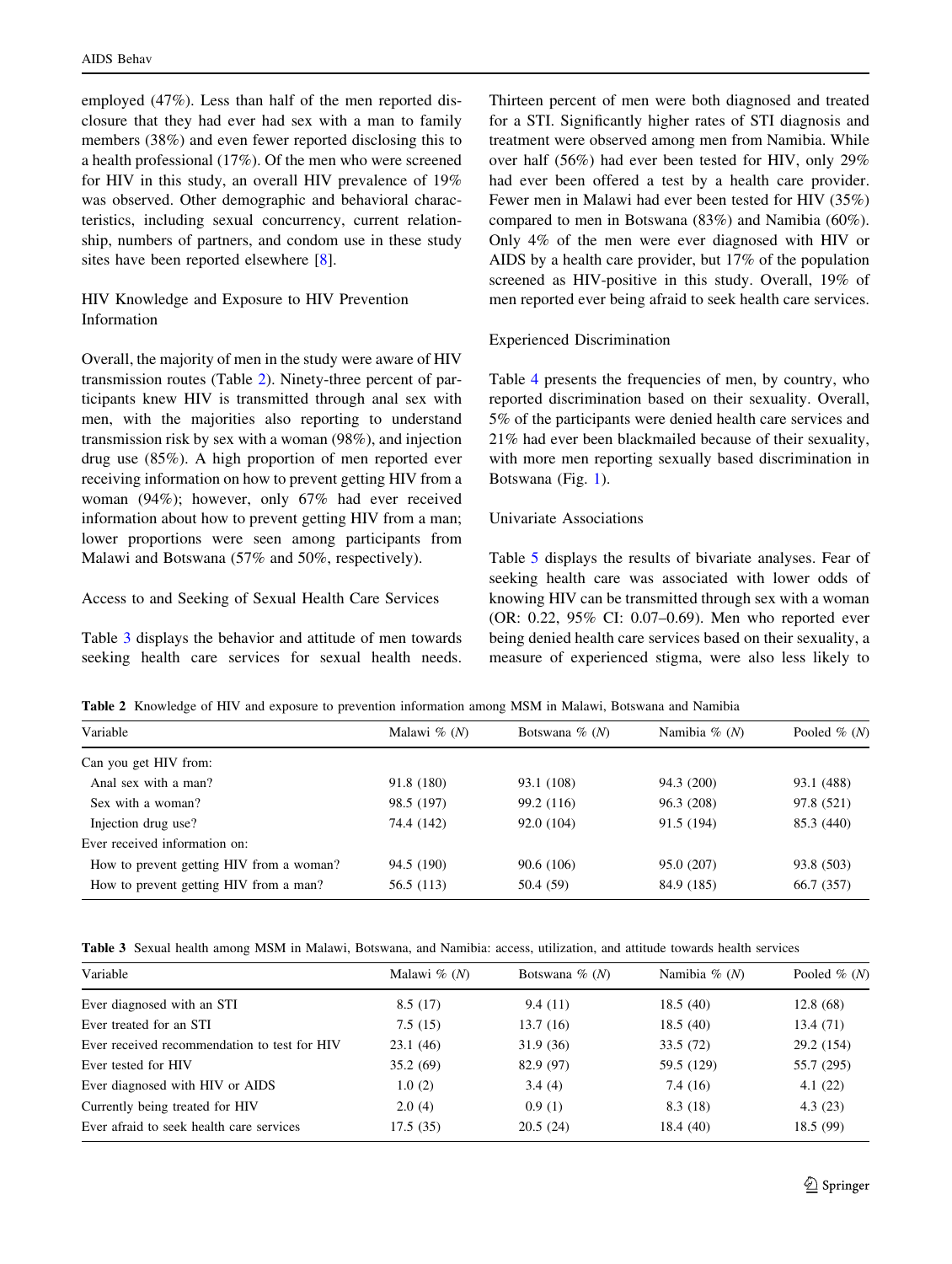| Variable                                            | Malawi $\%$ (N) | Botswana $\%$ (N) | Namibia $\%$ (N) | Pooled $\%$ (N) |
|-----------------------------------------------------|-----------------|-------------------|------------------|-----------------|
| Ever denied health care services based on sexuality | 4.0(8)          | 0.9(1)            | 8.3(18)          | 5.1(27)         |
| Ever been blackmailed because of sexuality          | 18.0(36)        | 26.5(31)          | 21.3(46)         | 21.2(113)       |
| Any discrimination event                            | 19.1(38)        | 27.4 (32)         | 24.7(53)         | 23.2(123)       |

<span id="page-5-0"></span>Table 4 Experiences of discrimination on the basis of sexuality among MSM in Malawi, Botswana, and Namibia



Fig. 1 Experiences of discrimination on the basis of sexuality among MSM in Malawi, Botswana, and Namibia

know that HIV can be transmitted through sex with a woman (OR = 0.09, 95% CI: 0.03–0.32). No other associations between measures of HIV knowledge and discrimination events were found to be statistically significant.

Factors associated with utilization of and access to health care services are reported in Table 4. Being diagnosed with a STI was associated with greater odds of reporting fear of seeking health care (OR: 2.4, 95% CI: 1.4–4.3) and was also associated with ever being denied health care services on the basis of sexuality (OR: 6.9, 95% CI: 3.0–15.6). Receiving treatment for a STI was associated with greater odds of reporting fear of seeking health care (OR: 2.8, 95% CI: 1.7–4.9) and ever being denied health care services on the basis of sexuality (OR: 7.3, 95% CI: 3.3–16.2). A significant association was observed between ever receiving a recommendation for HIV testing and fear of seeking health care services (OR: 1.9, 95% CI: 1.2–3.0) and was also associated with being blackmailed on the basis of sexuality (OR: 1.8, 95% CI: 1.1–2.8). The variable with the strongest association with discrimination events was treatment for HIV. Being treated for HIV was associated with greater odds of fear of seeking health care services (OR: 3.7, 95% CI: 1.6–8.6; Table [6](#page-7-0)), ever being denied of health care services on the basis of sexuality (OR: 46.1, 95% CI: 17.3–122.8), and being blackmailed due to sexuality (OR 5.4, 95% CI: 2.2–12.2).

#### **Discussion**

This study provides the first data on the associations of discrimination towards MSM with knowledge of HIV

transmission, access to and utilization of health care services in Namibia, Malawi, and Botswana. Characterizing the relationship between stigma and health care seeking practices and attitudes can inform the development of HIV prevention interventions targeting MSM from the individual to the structural levels.

In this study, there was a strong association between ever experiencing discrimination, including denial of health care services and blackmail based on sexuality, and fear of health care services. These results concur with earlier studies from Lane et al. who reported that verbal abuse targeting MSM from health care workers in South Africa had a negative influence on the appropriate use of health care services [\[15](#page-9-0)]. Here, the diagnosis of a STI was also associated with greater odds of reporting fear of seeking health care and was also associated with ever being denied health care services on the basis of sexuality. Similarly, receiving treatment for a STI was also associated with greater odds of reporting fear of seeking health care and ever being denied health care services on the basis of sexuality. As both of these are markers of health care usage, there is an assumption that any interaction with the health care system for MSM results in increased odds of the fear or denial of health care services in these settings. These results also concurred with the results of Lane et al. [\[15](#page-9-0)] who reported that MSM seeking STI services avoided seeking STI services following abuse and non-gay identified MSM elected not to disclose sexual practices to healthcare workers. It is important to note, the lowest proportions of men seeking and utilizing HIV and STI services were seen among our participants from Malawi, yet it was also among these participants where the greatest proportion screening positive for HIV was observed among the three countries. This observation highlights the need for interventions targeting uptake of services, particularly HIV testing.

For MSM living with HIV, experienced stigma from health care workers is especially relevant given the unavoidable interactions with the health care system. There was a strong relationship observed here between receiving treatment for HIV and experiences of discrimination events, reflecting the layered stigmatization that often exists for MSM living with HIV. Moreover, treatment for HIV was strongly associated with being blackmailed due to sexuality, ever being denied of health care services on the basis of sexuality, and fear of seeking health care services.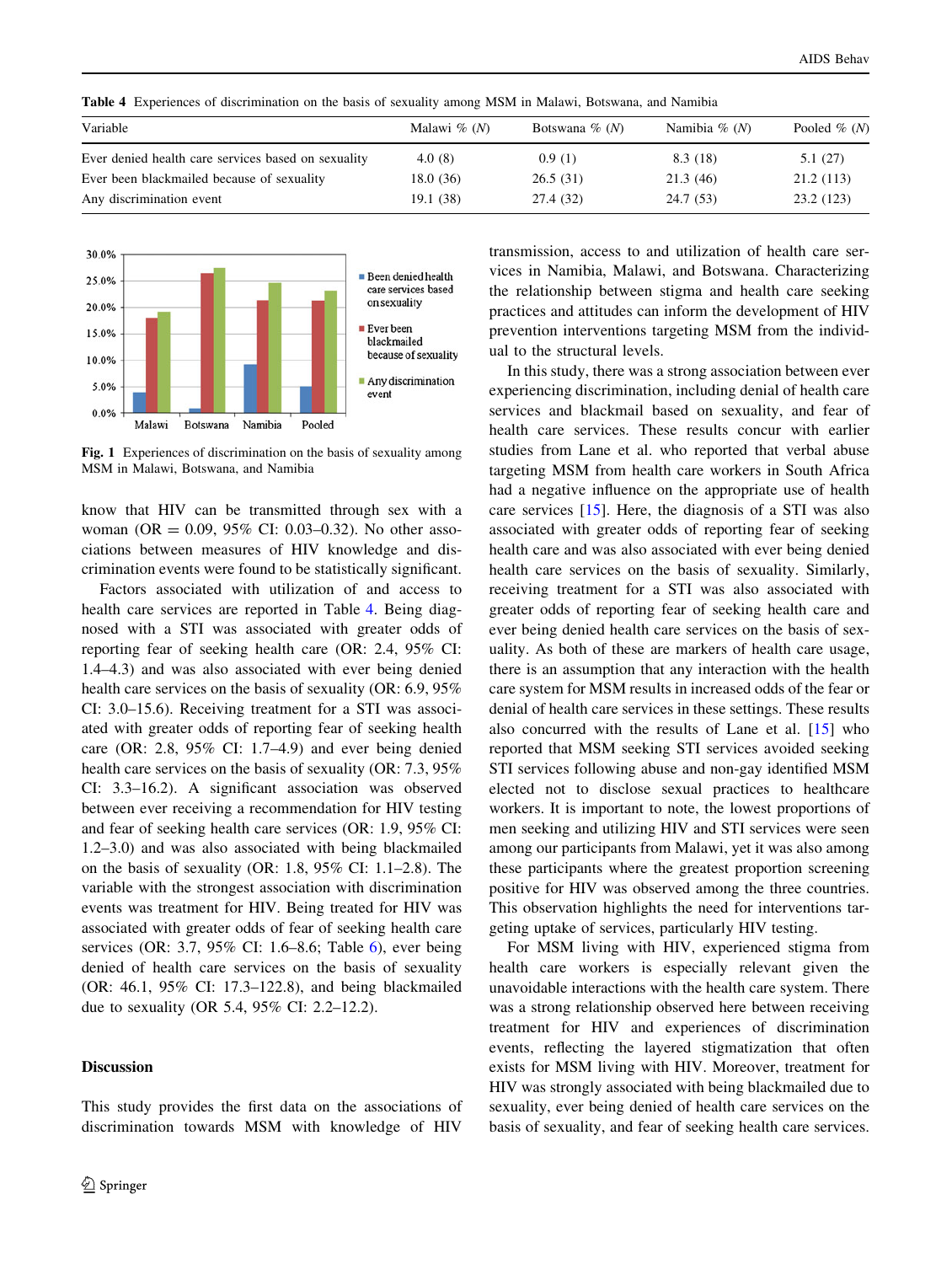| Variable                                                                                                                           |                                | Fear of seeking health care                |                 |                 |                 | Denied health care services |                  |                 | Blackmailed         |                 |                  |                 |
|------------------------------------------------------------------------------------------------------------------------------------|--------------------------------|--------------------------------------------|-----------------|-----------------|-----------------|-----------------------------|------------------|-----------------|---------------------|-----------------|------------------|-----------------|
|                                                                                                                                    | Odds ratio $(95\% \text{ CI})$ |                                            |                 |                 | Odds ratio (95% | ට්                          |                  |                 | Odds ratio (95% CI) |                 |                  |                 |
|                                                                                                                                    | Z-score                        |                                            |                 |                 | Z-score         |                             |                  |                 | Z-score             |                 |                  |                 |
|                                                                                                                                    | Malawi                         | Botswana                                   | Namibia         | Pooled          | Malawi          | $Botswana+$                 | Namibia          | Pooled          | Malawi              | Botswana        | Namibia          | Pooled          |
| Knowledge of HIV transmission                                                                                                      |                                |                                            |                 |                 |                 |                             |                  |                 |                     |                 |                  |                 |
| Through anal sex                                                                                                                   | 0.58                           | 1.79                                       | 0.68            | 0.77            | 0.24            | 0.04                        | 0.93             | 0.38            | 0.94                | 0.58            | 3.24             | 1.14            |
| with a man                                                                                                                         |                                | $(0.17-1.92)$ $(0.21-15.33)$ $(0.18-2.64)$ |                 | $(0.34 - 1.75)$ | $(0.05 - 1.32)$ | $(0.003 - 0.45)$            | $(0.11 - 7.70)$  | $(0.13 - 1.18)$ | $(0.25 - 3.50)$     | $(0.13 - 2.60)$ | $(0.41 - 25.74)$ | $(0.49 - 2.69)$ |
|                                                                                                                                    | $-0.89$                        | 0.53                                       | $-0.56$         | $-0.62$         | $-1.63$         |                             | $-0.07$          | $-1.67$         | $-0.09$             | $-0.71$         | $1.11\,$         | 0.31            |
| Through sex with                                                                                                                   | 0.42                           | $0.13^{+}$                                 | 0.21            | 0.22            | $0.07\,$        | 0.004                       | 0.23             | 0.09            | 0.43                | $0.74^{+}$      | $\!0.81$         | $\!0.81$        |
| a woman                                                                                                                            | $(0.04 - 4.76)$                | $(0.01 - 1.47)$                            | $(0.50 - 0.88)$ | $(0.07 - 0.69)$ | $(0.01 - 0.92)$ | $(0.0002 - 0.10)$           | $(0.04 - 1.26)$  | $(0.02 - 0.32)$ | $(0.04 - 4.93)$     | $(0.07 - 8.49)$ | $(0.16 - 4.18)$  | $(0.22 - 3.04)$ |
|                                                                                                                                    | $-0.70$                        |                                            | $-2.14*$        | $-2.59*$        | $-2.02*$        |                             | $-1.69$          | $-3.73**$       | $-0.67$             |                 | $-0.25$          | $-0.31$         |
| Through injection                                                                                                                  | 0.80                           | 0.89                                       | 1.18            | 0.93            | 0.57            | 0.04                        | 1.54             | 0.74            | 1.42                | 1.35            | 0.51             | 1.13            |
| drug use                                                                                                                           | $(0.35 - 1.82)$                | $(0.17 - 4.58)$                            | $(0.32 - 4.28)$ | $(0.51 - 1.73)$ | $(0.13 - 2.47)$ | $(0.004 - 0.52)$            | $(0.19 - 12.31)$ | $(0.27 - 2.02)$ | $(0.58 - 3.51)$     | $(0.27 - 6.90)$ | $(0.18 - 1.44)$  | $(0.61 - 2.08)$ |
|                                                                                                                                    | $-0.53$                        | $-0.15$                                    | 0.25            | $-0.22$         | $-0.75$         |                             | 0.40             | $-0.59$         | 0.76                | 0.36            | $-1.27$          | 0.39            |
| Know how to prevent HIV through                                                                                                    |                                |                                            |                 |                 |                 |                             |                  |                 |                     |                 |                  |                 |
| Sex with a woman                                                                                                                   | 0.23                           | 2.77                                       | 1.01            | 0.69            | 0.15            | 0.23                        | 0.38             | 0.35            | 0.36                | 0.60            | 0.45             | 0.44            |
|                                                                                                                                    | $(0.06 - 0.79)$                | $(0.34 - 22.79)$ $(0.21 - 4.87)$           |                 | $(0.30 - 1.58)$ | $(0.03 - 0.84)$ | $(0.02 - 2.69)$             | $(0.08 - 1.91)$  | $(0.11 - 1.08)$ | $(0.10 - 1.29)$     | $(0.16 - 2.20)$ | $(0.13 - 1.61)$  | $(0.21 - 0.93)$ |
|                                                                                                                                    | $-2.33*$                       | 0.95                                       | $0.01\,$        | $-0.87$         | $-2.16*$        |                             | $-1.18$          | $-1.83$         | $-1.57$             | $-0.77$         | $-1.22$          | $-2.15*$        |
| Sex with a man                                                                                                                     | 0.67                           | 0.79                                       | 0.81            | 0.75            | 0.76            | 2.00                        | 3.26             | 2.27            | 0.41                | $1.07\,$        | $1.01\,$         | 0.73            |
|                                                                                                                                    | $(0.32 - 1.39)$                | $(0.32 - 1.95)$                            | $(0.32 - 2.01)$ | $(0.48 - 1.19)$ | $(0.18 - 3.13)$ | $(0.18 - 22.66)$            | $(0.42 - 25.35)$ | $(0.85 - 6.11)$ | $(0.20 - 0.86)$     | $(0.47 - 2.43)$ | $(0.41 - 2.49)$  | $(0.47 - 1.12)$ |
|                                                                                                                                    | $-1.08$                        | $-0.50$                                    | $-0.46$         | $-1.22$         | $-0.38$         |                             | 1.13             | 1.63            | $-2.35*$            | 0.15            | $0.01\,$         | $-1.44$         |
| Any knowledge or                                                                                                                   | 0.67                           | 1.54                                       | 0.97            | 0.88            | 0.25            | $0.07\,$                    | 1.00             | 0.51            | 1.31                | 0.95            | $0.88\,$         | 1.19            |
| exposure to HIV                                                                                                                    |                                | $(0.31 - 1.46)$ $(0.32 - 7.44)$            | $(0.34 - 2.75)$ | $(0.51 - 1.53)$ | $(0.06 - 1.10)$ | $(0.01 - 0.83)$             | $(0.21 - 4.67)$  | $(0.22 - 1.21)$ | $(0.57 - 3.01)$     | $(0.27 - 3.29)$ | $(0.33 - 2.38)$  | $(0.68 - 2.07)$ |
| education                                                                                                                          | $-1.00$                        | 0.54                                       | $-0.07$         | $-0.44$         | $-1.83$         |                             | 0.00             | $-1.53$         | 0.63                | $-0.08$         | $-0.24$          | 0.62            |
| perfectly predicted, OR calculated by adding a constant to $2 \times 2$ table [25]<br>$*$ D $-$ 0 O $\leq$ $*$ $*$ D $-$ 0 O O $1$ |                                |                                            |                 |                 |                 |                             |                  |                 |                     |                 |                  |                 |

<span id="page-6-0"></span>AIDS Behav

 $P < 0.05$ ; \*\*  $P < 0.001$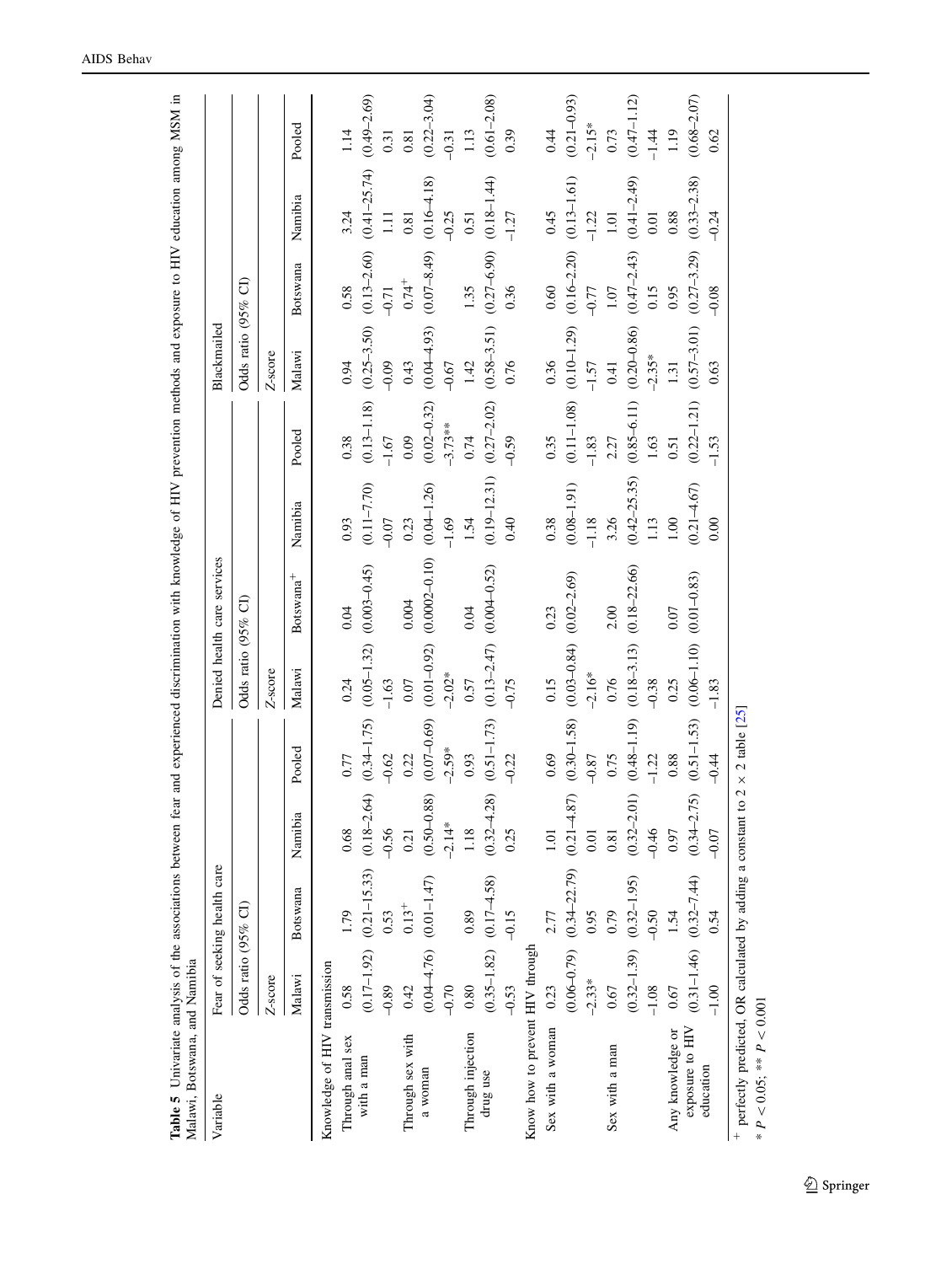<span id="page-7-0"></span>

| Variable                                                                                        | Fear of seeking health care |                            |                  |                 | Denied health care services                                                                                                                 |                    |                  |                    | Blackmailed      |                  |                  |                  |
|-------------------------------------------------------------------------------------------------|-----------------------------|----------------------------|------------------|-----------------|---------------------------------------------------------------------------------------------------------------------------------------------|--------------------|------------------|--------------------|------------------|------------------|------------------|------------------|
|                                                                                                 | Odds ratio (95%             | $\widehat{\sigma}$         |                  |                 | Odds ratio (95%                                                                                                                             | $\widehat{\sigma}$ |                  |                    | Odds ratio (95%  | $\Theta$         |                  |                  |
|                                                                                                 | Z-score                     |                            |                  |                 | Z-score                                                                                                                                     |                    |                  |                    | Z-score          |                  |                  |                  |
|                                                                                                 | Malawi                      | Botswana                   | bia<br>Namil     | Pooled          | Malawi                                                                                                                                      | $Botswana+$        | Namibia          | Pooled             | Malawi           | Botswana         | Namibia          | Pooled           |
| Diagnosed with an STI                                                                           | 5.33                        | 1.52                       | 1.92             | 2.44            | 9.48                                                                                                                                        | 4.42               | 5.35             | 6.86               | $1.50\,$         | 2.56             | 1.17             | 1.48             |
|                                                                                                 | $(1.89 - 15.07)$            | $(0.37 - 6.22)$            | $(0.86 - 4.28)$  | $(1.39 - 4.29)$ | $(1.93 - 46.63)$                                                                                                                            | $(0.37 - 52.41)$   | $(1.97 - 14.56)$ | $(3.02 - 15.56)$   | $(0.46 - 4.90)$  | $(0.72 - 9.10)$  | $(0.51 - 2.68)$  | $(0.82 - 2.66)$  |
|                                                                                                 | $3.16*$                     | 0.58                       | $1.6\phantom{0}$ | $3.10*$         | $2.77*$                                                                                                                                     |                    | $3.29*$          | $4.60**$           | 0.67             | 1.46             | 0.36             | 1.30             |
| Treated for an STI                                                                              | 9.12                        | 1.96                       | 1.92             | 2.84            | 9.76                                                                                                                                        | 12.75              | 5.35             | 7.27               | 0.30             | 2.50             | 1.57             | 1.45             |
|                                                                                                 | $(2.99 - 27.75)$            | $(0.61 - 6.31)$            | $(0.86 - 4.28)$  | $(1.65 - 4.91)$ | $(2.06 - 46.25)$                                                                                                                            | $(1.09 - 148.89)$  | $(1.97 - 14.56)$ | $(3.25 - 16.23)$   | $(0.04 - 2.39)$  | $(0.84 - 7.41)$  | $(0.71 - 3.46)$  | $(0.82 - 2.57)$  |
|                                                                                                 | $3.89**$                    | 1.13                       | 1.6              | $3.74**$        | $2.87*$                                                                                                                                     |                    | $3.29*$          | $4.84**$           | $-1.13$          | 1.65             | 1.12             | 1.27             |
| Received recommendation                                                                         | 1.99                        | 1.50                       | 2.08             | 1.91            | 3.63                                                                                                                                        | 4.33               | 1.42             | 2.18               | 2.23             | 2.43             | 1.16             | 1.77             |
| for an HIV test                                                                                 | $(0.90 - 4.41)$             | $(0.58 - 3.88)$            | $(1.03 - 4.19)$  | $(1.21 - 3.01)$ | $(0.87 - 15.16)$                                                                                                                            | $(0.38 - 49.36)$   | $(0.52 - 3.90)$  | $(0.98 - 4.82)$    | $(1.02 - 4.86)$  | $(1.02 - 5.77)$  | $(0.58 - 2.32)$  | $(1.14 - 2.75)$  |
|                                                                                                 | 1.71                        | 0.84                       | $2.06*$          | $2.77*$         | 1.77                                                                                                                                        |                    | 0.68             | 1.92               | $2.01*$          | $2.00*$          | 0.43             | $2.54*$          |
| Ever tested for HIV                                                                             | 1.24                        | 0.53                       | $\Xi$            | 1.08            | $\Xi$                                                                                                                                       | 0.43               | 2.53             | 1.62               | 1.49             | 1.10             | 0.53             | 1.02             |
|                                                                                                 | $(0.58 - 2.68)$             | $(0.18 - 1.57)$            | $(0.55 - 2.26)$  | $(0.69 - 1.69)$ | $(0.26 - 4.79)$                                                                                                                             | $(0.04 - 5.00)$    | $(0.80 - 7.95)$  | $(0.72 - 3.69)$    | $(0.71 - 3.13)$  | $(0.36 - 3.32)$  | $(0.27 - 1.02)$  | $(0.67 - 1.55)$  |
|                                                                                                 | 0.55                        | $-1.14$                    | 0.29             | 0.36            | 0.14                                                                                                                                        |                    | 1.58             | 1.16               | 1.04             | 0.17             | $-1.89$          | 0.09             |
| Diagnosis of HIV or AIDS                                                                        | $1.51^{+}$                  | 1.30                       | 3.96             | 2.64            | $7.92 +$                                                                                                                                    | 11.30              | 2.85             | 3.34               | 4.79             | 2.90             | 2.39             | 2.73             |
|                                                                                                 | $(0.15 - 14.93)$            | $(0.13 - 13.13)$           | $(1.38 - 11.38)$ | $(1.07 - 6.47)$ | $(0.74 - 84.79)$                                                                                                                            | $(0.87 - 146.49)$  | $(0.73 - 11.10)$ | $(0.92 - 12.09)$   | $(0.29 - 78.55)$ | $(0.39 - 21.51)$ | $(0.82 - 6.95)$  | $(1.14 - 6.56)$  |
|                                                                                                 |                             | 0.23                       | $2.55*$          | $2.12*$         |                                                                                                                                             |                    | 1.51             | 1.83               | 1.10             | 1.04             | 1.59             | $2.24*$          |
| Treatment for HIV                                                                               | $25.94 +$                   | $7.83 +$                   | $1.81\,$         | 3.66            | 114.00                                                                                                                                      | 29.00              | 29.84            | 46.06              | 4.76             | $5.61^{+}$       | 5.66             | 5.43             |
|                                                                                                 | $(2.93 - 229.49)$           | $(0.68 - 90.05)$ $(0.61 -$ | $-5.41$          | $(1.55 - 8.60)$ | $(10.02 - 1296.39)$                                                                                                                         | $(1.80 - 466.44)$  | $(9.28 - 95.98)$ | $(17.27 - 122.80)$ | $(0.65 - 35.01)$ | $(0.49 - 64.09)$ | $(1.98 - 16.19)$ | $(2.23 - 13.23)$ |
|                                                                                                 |                             |                            | $1.07\,$         | $2.97*$         | $3.82***$                                                                                                                                   |                    | 5.70**           | 7.65**             | 1.53             |                  | $3.24*$          | $3.72***$        |
| HIV seropositive                                                                                | 1.79                        | 1.92                       | 1.34             | 1.65            | 1.91                                                                                                                                        | 0.51               | 0.69             | 1.21               | 0.78             | 0.48             | 2.36             | 0.91             |
|                                                                                                 | $(0.65 - 4.95)$             | $(0.52 - 7.09)$            | $(0.43 - 4.10)$  | $(0.86 - 3.17)$ | $(0.23 - 16.00)$                                                                                                                            | $(0.04 - 5.87)$    | $(0.18 - 2.54)$  | $(0.41 - 3.59)$    | $(0.34 - 1.82)$  | $(0.18 - 1.25)$  | $(0.68 - 8.20)$  | $(0.53 - 1.55)$  |
|                                                                                                 | 1.13                        | 0.98                       | 0.51             | 1.52            | 0.60                                                                                                                                        |                    | $-0.56$          | 0.34               | $-0.56$          | $-1.51$          | 1.35             | $-0.36$          |
| Any interaction with health                                                                     | 3.68                        | 1.80                       | 2.28             | 2.55            | 19.08                                                                                                                                       | 2.96               | 3.74             | 6.38               | 2.23             | 2.44             | 1.71             | 2.08             |
| care                                                                                            | $(1.73 - 7.82)$             | $(0.71 - 4.52)$            | $(1.13 - 4.60)$  | $(1.63 - 3.98)$ | $(2.29 - 158.90)$                                                                                                                           | $(0.26 - 33.57)$   | $(1.28 - 10.90)$ | $(2.53 - 16.11)$   | $(1.06 - 4.70)$  | $(1.04 - 5.71)$  | $(0.88 - 3.31)$  | $(1.36 - 3.18)$  |
|                                                                                                 | $3.39*$                     | 1.25                       | $2.31*$          | 4.11**          | $2.73*$                                                                                                                                     |                    | $2.41*$          | $3.92**$           | $2.12*$          | $2.05*$          | 1.58             | $3.38*$          |
| Diagnosis of STI, HIV or AIDS and treatment for STI or HIV are<br>* $P < 0.05$ ; ** $P < 0.001$ |                             |                            |                  |                 | self-reported; STI sexually transmitted infection, <sup>+</sup> perfectly predicted, OR calculated by adding a constant to 2 x 2 table [25] |                    |                  |                    |                  |                  |                  |                  |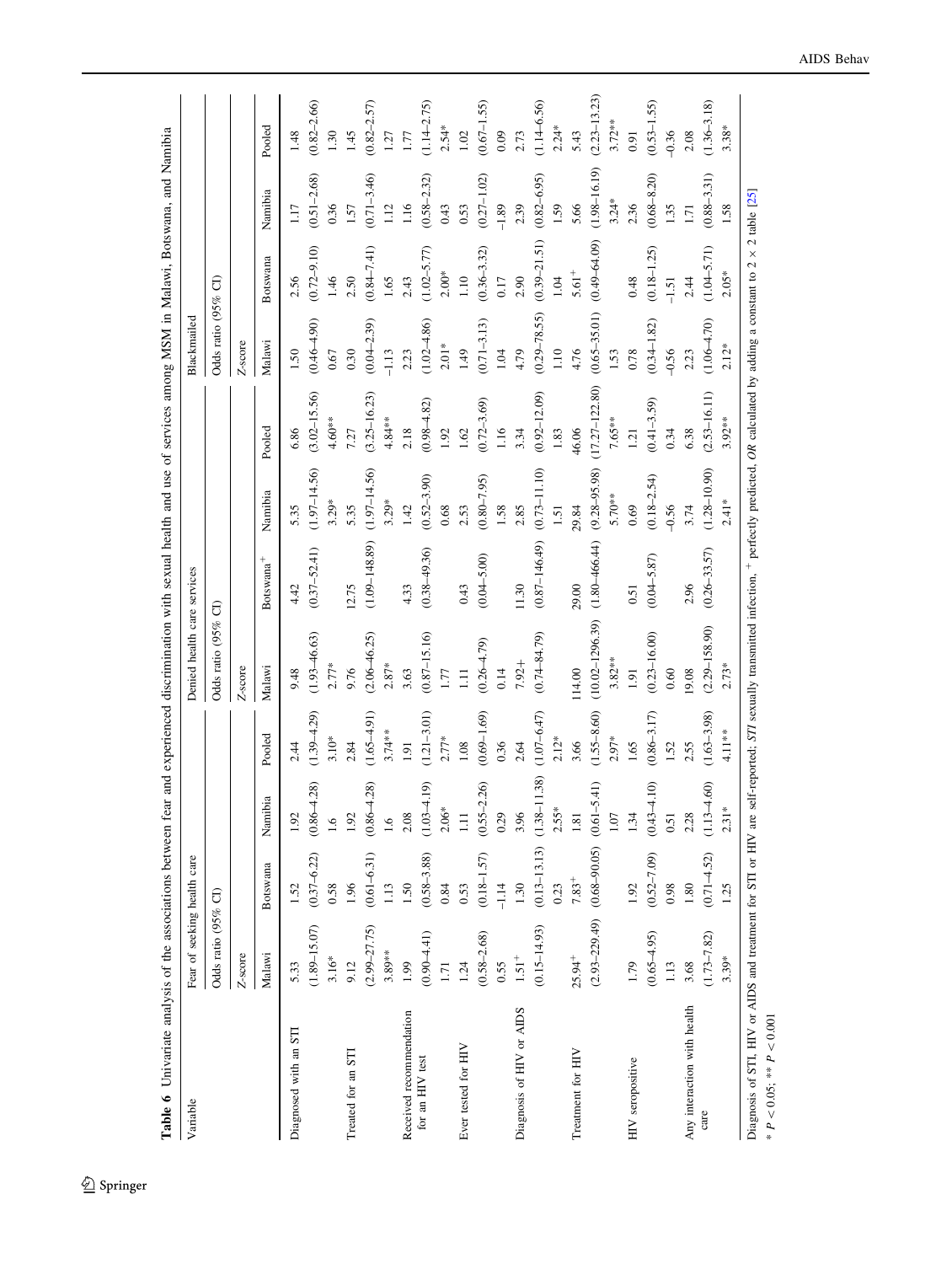<span id="page-8-0"></span>Encouragingly, men in all three countries reported high levels of knowledge of HIV transmission. While only 67% of men reported receiving information on how to prevent HIV transmission from a man, 93% of men still knew that HIV could be transmitted through sex with a man. Ntata and colleagues reported that in 2006 only 17% of MSM in Malawi had been exposed to MSM specific HIV prevention messages [\[13](#page-9-0)]. Given the work of the Center for Development of People in Malawi, this had improved significantly by 2008 when this study took place. Neither of these studies have adequately assessed the quality and quantity of information delivered to MSM which is a key determinant of the goal of these education initiatives; safer sex between men. Previous studies have indicated that education messaging does result in safer sex, but these beneficial effects are subject to decay [[26\]](#page-9-0). Future studies are required to assess the quality and benefit of education messages for MSM in terms of sexual practices, and ultimately burden of disease.

MSM have different HIV risks as compared to heterosexual men suggesting that the consistent association between discrimination events and STI variables is reflective of the role of stigma in the general sexual health of MSM. Clinicians likely will not assess for anal HPV infection, among other STIs, among men unless they are aware that these men are at specific risk for these infections. Given emerging evidence of increased risk of HIV transmission associated with high-risk serotypes of HPV, fear of disclosure of same sex practices is relevant to HIV risk in these men [[27\]](#page-9-0). Moreover, fear of seeking health services for these men can also result in anal cancer risks, for which MSM are at significantly elevated risk secondary to anal HPV infections.

While this study draws strength from being able to innovatively explore the relationship between stigma and health care access among MSM, there are also numerous limitations which need to be explored. Direction of causality cannot be established in this study given that it is crosssectional. Moreover, there may be limited generalizability to the entire population of MSM in these countries given the sampling methodology. The selection bias involved in snowball sampling likely accrued men that had overlap with the men involved with the CBOs in these countries which would potentially overestimate the levels of HIV-related knowledge among MSM. In addition, levels of stigma may be underestimated in comparison to the entire population as the men who took part here are still willing to disclose their same-sex practices to the research team. This study was not powered a priori to assess the role of stigma, which may have resulted in type II error in these analyses including missing relevant predictors of stigma. Reporting bias may play a role given that the interviews were conducted in face-to-face with project staff potentially underestimating the level of

HIV risk practices in this population. Researchers attempted to minimize any reporting biases by emphasizing confidentiality and anonymity.

The findings presented in this study highlight high levels of fear among MSM in seeking health services and experienced discrimination. These results warrant a more detailed assessment of the role of stigma on health care seeking practices of MSM, the ability to provide comprehensive prevention services, and ultimately sexual practices and relationship patterns among MSM in Malawi, Namibia, and Botswana. Stigma and discrimination in health care settings includes both direct (refusal to see patients, derogatory labeling) and indirect (lack of sensitivity and lack of knowledge) behaviors. Assessments of stigma among MSM need to include comprehensive analyses on multiple facets of stigma including upstream and downstream factors. These data are needed to inform interventions targeting MSM to improve levels of condom use during sex with men, but these data are equally important for interventions targeting health care staff, and society more broadly, to decrease levels of discrimination targeting MSM hence facilitating access of these men to available health care services [[28\]](#page-9-0).

Acknowledgment The study was supported, in part, by a grant from the Sexual Health and Rights Program, SHARP, of the Open Society Institute, New York, NY.

#### References

- 1. Kinsler JJ, Wong MD, Sayles JN, Davis C, Cunningham WE. The effect of perceived stigma from a health care provider on access to care among a low-income HIV-positive population. AIDS Patient Care STDS. 2007;21(8):584–92.
- 2. Amirkhanian YA, Kelly JA, McAuliffe TL. Psychosocial needs, mental health, and HIV transmission risk behavior among people living with HIV/AIDS in St Petersburg, Russia. AIDS. 2003; 17(16):2367–74. Nov 7.
- 3. The Lancet Infectious Diseases. Rights of vulnerable people and the future of HIV/AIDS. Lancet Infect Dis. 2010;10(2):67.
- 4. Goffman E. Stigma: notes on the management of spoiled identity. Harmondsworth: Penguin; 1963.
- 5. Malcolm A, Aggleton P, Bronfman M, Galvão J, Mane P, Verrall J. HIV-related stigmatization and discrimination: its forms and contexts. Crit Public Health. 1998;8(4):347–70.
- 6. Link BG, Phelan JC. Conceptualizing stigma. Annu Rev Sociol. 2001;27:363–85.
- 7. Jacoby A. Felt versus enacted stigma: a concept revisited. Evidence from a study of people with epilepsy in remission. Soc Sci Med. 1994;38(2):269–74.
- 8. Baral S, Trapence G, Motimedi F, et al. HIV prevalence, risks for HIV infection, and human rights among men who have sex with men (MSM) in Malawi, Namibia, and Botswana. PLoS One. 2009;4(3):e4997.
- 9. Zulu KP, Bulawo ND, Zulu W. Understanding HIV risk behaviour among men who have sex with men in Zambia. XVI International AIDS Conference. 13–18 August. Toronto, Ontario (Abstract WEPE0719). 2006.